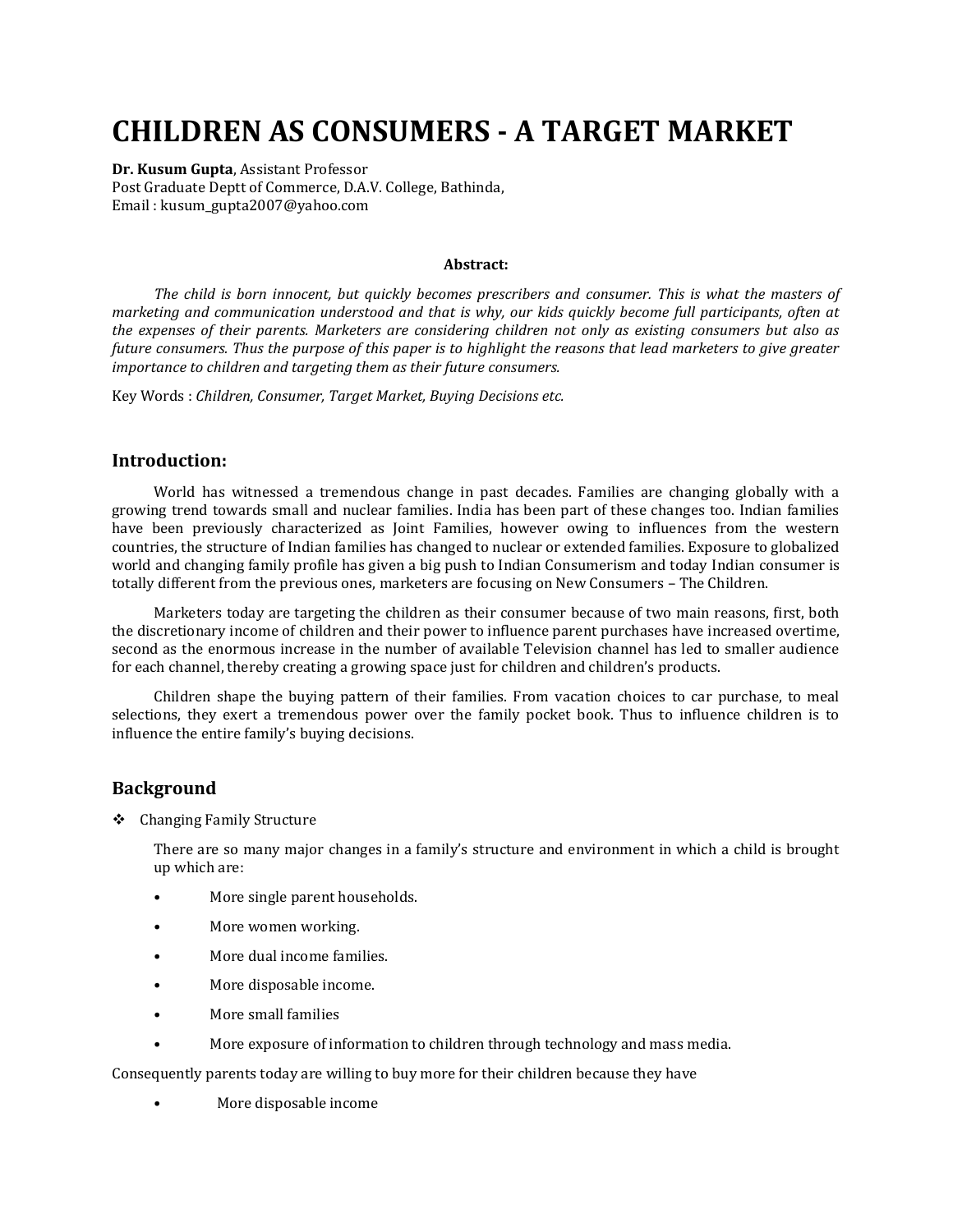- More stress in life
- Lesser time with family
- Guilt for not spending enough time with their children.

Therefore, more and more parents today substitute material goods for the time spent with their children and so the children have higher say in household buying.

#### ❖ Kids are Kings !

Children represent three different markets:

- Children influence household buying (influence market)
- Children have money of their own to spend (current market)
- Children are open to advertising campaigns designed to make them future consumers (Future market)
- Theory of Pester Power

Today's children have more decision making power within household than in previous generations which follows that children are vocal about what they want their parents to buy. "Pester Power" refers to children's ability to nag their parents into purchasing items they may not otherwise buy.

Media Preferences

We talk to circulation readership and the like, but only for adults. Yet children too impact media, marketing, advertising in two crucial ways, they are large consumers and major influencers of the buying decision as can be seen in the advertising that uses children. Children watch these advertisements and force their parents to buy, these brands or commodities which attract them during the advertisements.

❖ Commercialization in Education

A school setting delivers a captive youth audience and implies the endorsement of teachers and the education system. Marketers are eagerly exploiting this medium for promoting their products in a number of ways including.

- Exclusive deals with fast food or soft drinks companies to offer their product in a school.
- Advertising posted in classrooms, school buses, on computer etc. in exchange for funds.
- Sponsoring school events.

All these marketing strategies attract the children and they convince their parents to buy that commodity which attract them most.

The Internet

The internet is another medium which supplies information about new products to children.

Pocket Money

Parents strongly desire to prepare their children for adulthood or at least for self sufficiency. This desire takes the form of providing skills to the youngsters so that they may cope without the assistance of parents. Being a consumer is one of these skills. It seems clear that children are turned into consumers at a very early age in our society through the desire and encouragement of parents, who also provide the youngsters with the necessary financial support in form of pocket money. Most of the children get pocket money the result of which is that the children become a relatively big market for such items as sweets, soft drinks and toys as they purchase self gratification and self sufficiently.

❖ Kid Convinces and Mother Buys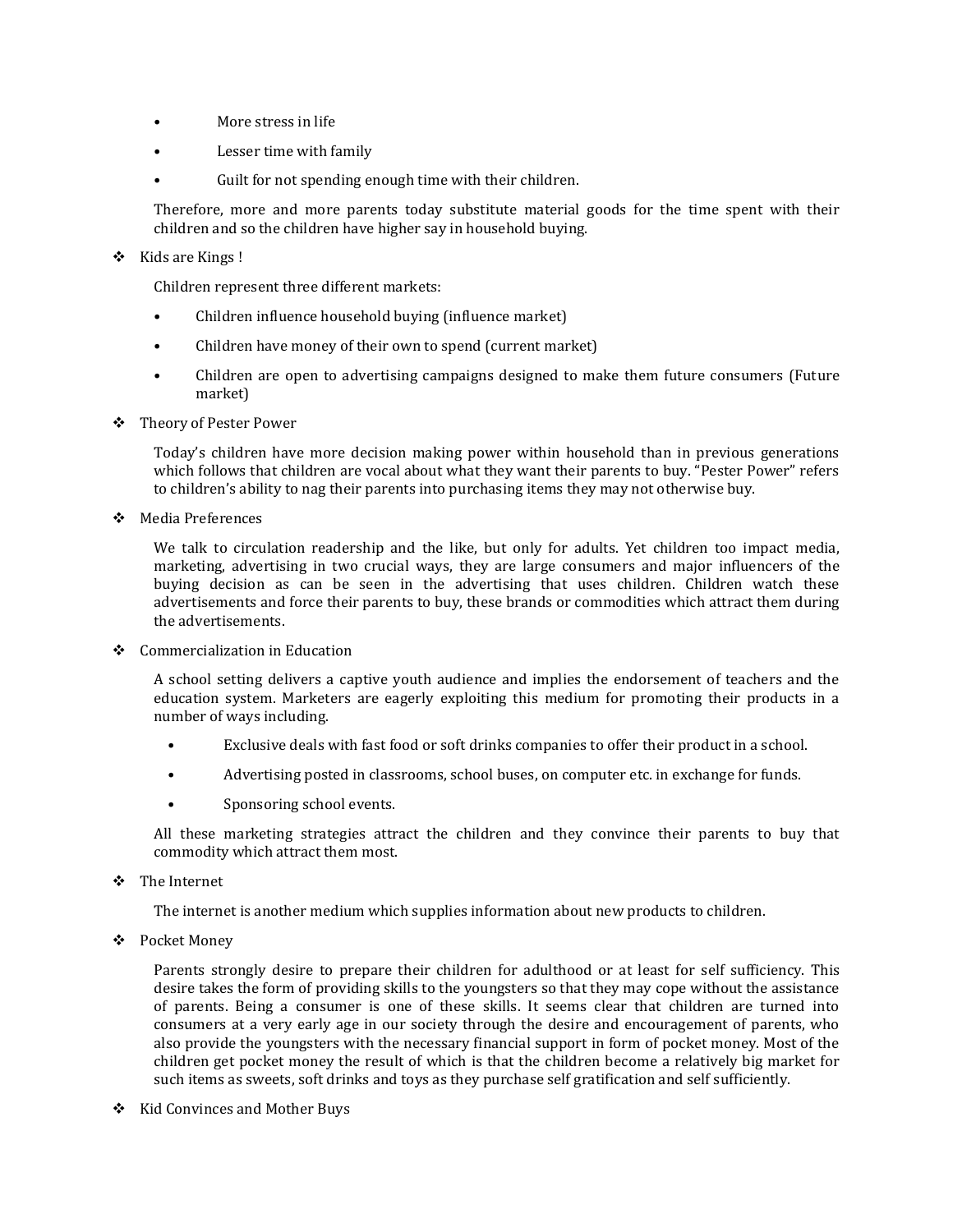Adult consumer behaviour is the direct antecedent of child consumer behaviour which reflects that parents sought their opinion even in making purchase of products not directly related to the children such as cars because they have higher knowledge of brands, models and the latest rends. Also children stated that parents bought product that made the kids happy.

Mobile Advertisement

The advent of mobile advertising to children is another game changer. Now young people can be reached with advertising messages throughout the day, not only when they are sitting in front of a T.V. set or a computer. As with online advertising, the content is interactive. Mobile advertisement can be targeted to children more narrowly than other online advertising. Since it can track their locations in relation to specific retail outlets or fast food venues. As of 2012, 41% of all 12 to 27 years olds had a smart phone and two out of three has some type of mobile device that could connect to internet, such as a Tablet or an ipad Touch.

Children an emerging market

In these days children are emerging as a big market. The companies are introducing various products in the market keeping in view the children who are their target customers perfect example of marketing to children are beyblades. Beyblades are the weapon of choice for animal hero Tyson in cartoon network's popular show Toonami, and close to a million have been sold in India.

## **Review of Literature**

- Plavini and Pattanayak (2011) in their studyaimed to understand consumer's acceptance of mobile advertising that was available to consumers owning mobile phones. The study tried to find out the factors that affected consumers' acceptance of mobile advertising and also identified the type of consumers who accept mobile advertising and also identified the type of consumers who accept mobile advertising in Indian context. To test the hypotheses, a survey was conducted among 124 Indian consumers. All variables were measured using 7-point Likert scale. Regression analysis was used. It was found that message credibility, consumer perception of message customization, message content, and consumer's ability to use mobile phone positively influence their attitude towards acceptance of mobile advertising. But consumer inertia negatively influence consumer mobile advertising acceptance.
- Kotwal, Gupta and Devi (2008) conducted a study on 100 adolescent girls, studying in class 9th-12th, to know the impact of T.V. advertisement on their buying pattern. They observed that the girls viewed T.V. advertisements with interest and found them entertaining and informative. The main reasons for liking an advertisement was the information it provided regarding the discount, special gifts attached, brands and quality of the product. The non-informative factors like celebrities, catchy slogans, visual effects funny advertisements, good music and action were also the reasons for liking an advertisement, in order of priority.
- Singh and Aggarwal (2012) assessed the influence of celebrities on children buying behaviour. His study mainly targeted children between 5-14 years of age. 800 respondents were taken randomly from 70 cities of Punjab and Chandigarh. It was a comparative study of three groups of children in the age groups of 5-8 years; 9-11 years; and 12-14 years belonging to urban and rural areas. The results indicated that children of all age groups were careful about the celebrity endorsements in advertising but were strongly influenced by the presence of celebrities in the advertisements as they like their presence and mostly try to buy the products which were promoted by them.
- Jawaid, Rajput and Naqvi (2013) Study was performed to come across impact of celebrity endorsement on impulsive buying behaviour of youngsters in Pakistan. Statistics were composed of non-probability convenience sampling technique and survey rese4arch method was applied. Sample size of 150 young people (male and female) of Islamabad city was taken. Results show that star support has significance impact on impulsive buying style. It also spots impact of icon endorsement on impulsive buying manners of youth in Pakistan have strong relation with each other. Hence celebrity endorsement was done in ad; it promotes attitudes of adolescents impulsive buying.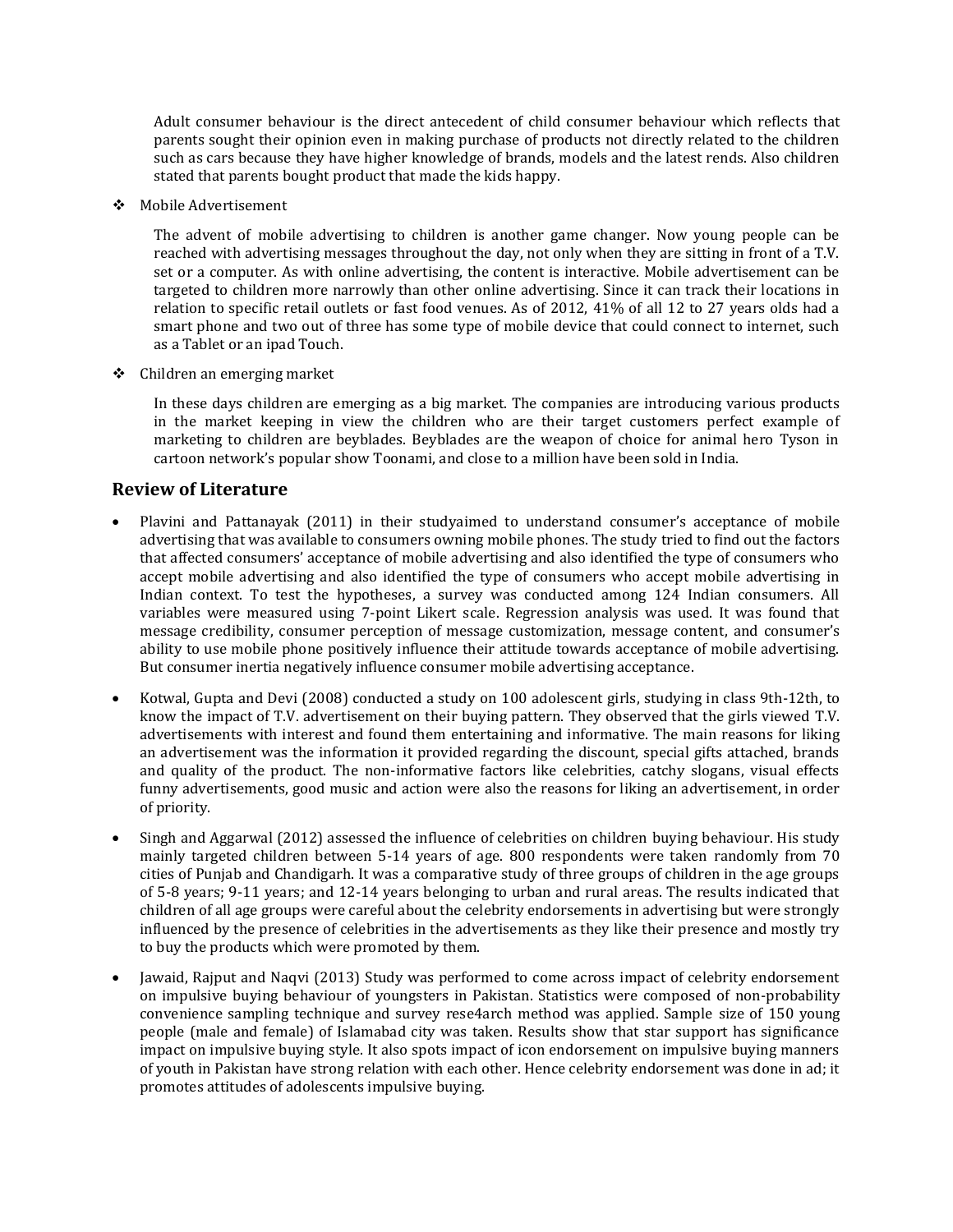- Teeni-Harari and Hornik (2010) examined the variables that influence product involvement among young people. Their study aimed to explore five variables: age, subjective product knowledge, influence of parents, influence of peers and product category. Research was founded on a quantitative field study, whose sample was comprised of 252 young people, ages 4-15. Interesting outcome came to light for each one of the age groups: Young children's product-involvement level was influenced by parents and peers. The product-involvement level for children was influenced by peers and product category. Adolescents' product-involvement relies on subjective product knowledge and product category.
- Ogden and Ogden (2011) in their research explored parents' perceptions of children's influence on purchase decisions based on selected demographic variables including ethnicity, age of the child, product type (durable, non-durable and child-related) and gender of the parent. The study was based on a survey of 135 parents from the United States with children between the ages of 4-18. The results indicated that the type of product and age of the child impact parents' perceptions of children's influence on purchase decisions. There was no difference in parents perceptions of children's influence based on gender or ethnicity. The perception of children's influence was highest for products that related directly to the child. Following child-related products, non-durables came in second and the least amount of influence was found in durable products. The age of the child also influenced parents' perceptions of influence. The older the child, the more influence he/she was perceived to have.
- Akhter,et. Al. (2012) study is based on survey approach and aimed to examine the impact of demographic factors/variables like gender and age of children and parental profession on children in Delhi (India). A sample of 60 parents and 60 children between the age group 6-16 years were studied by two different close ended questionnaires. Analysis of the data showed that children especially boys in the age group of 14-16 years had more influence than the girls in the same age group. Moreover this influence increased when parents are professionally more involved than otherwise.
- Ramzy,et. al. (2012) explored parents' perceptions of children's influence on purchase decisions based on selected demographic variables between a U.S. and Egyptian sample. Hypotheses were validated through surveys in Egypt and the U.S. 46 valid responses represented the U.S.; and 38 valid responses represented Egypt. The paper focused on parents' perceptions of child's influence (aged 4-18) on purchase decisions. The paper examined child influence in fifteen different products in three product categories (nondurable, durable and child-related). Results indicated that there were differences between product type, age and parent's communication style. In terms of gender, there were differences between women but there were no differences between U.S. and Egyptian men when it came to perceived children's influence.

# **Objectives of the Study**

- To study the role of children as consumer (Buying the Product for own consumption)
- To examine the role of children as influencer (Influence Parents' buying decisions)
- To know the main source of information of children designed to make them future consumers (Future Market)

# **Research Methodology**

Data were collected from the Bathinda City of Punjab. Parents of the Children (either mother or father) were the basic sampling unit for the present study. Parents of children in two schools were approached. The children were asked to take the questionnaire home and get it filled by their parents. Parents of children in age category of 5-12 years were contacted. 125 questionnaires were distributed to the children from which 100 questionnaires (filled) were returned. This resulted in a total sample of 100 parents of childrens.

# **Analysis and Results**

## **(1) Parents agree to their child's demands.**

**Table 1.1**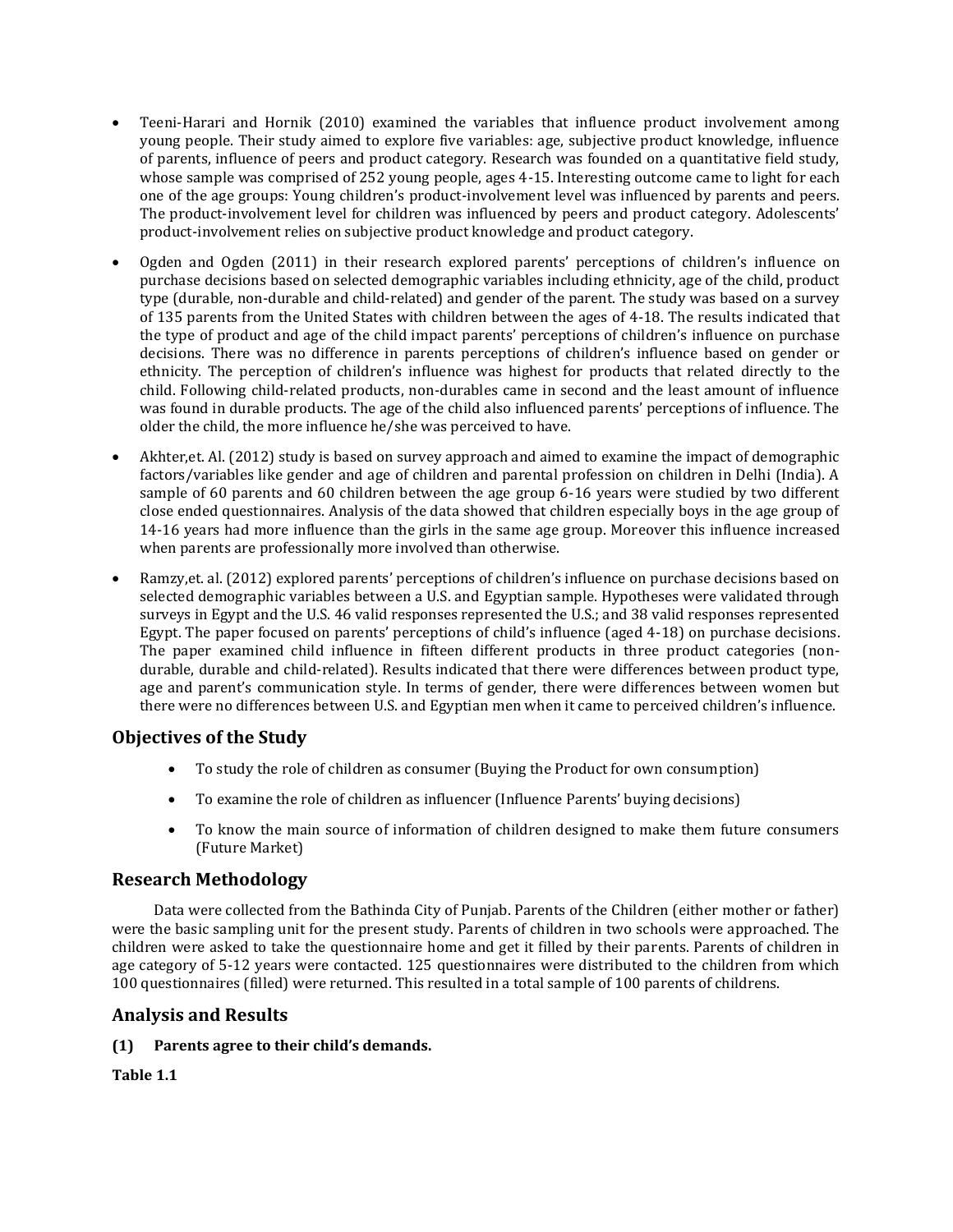|                         | <b>Never</b> | Some times | Very often | <b>Always</b> | <b>Total</b> |
|-------------------------|--------------|------------|------------|---------------|--------------|
| <b>No. of Responses</b> |              | 30         | 60         | 10            | 100          |
|                         | $(0\%)$      | (30%)      | $(60\%)$   | $(10\%)$      | $(100\%)$    |

Table 1.1 shows that majority of the parents (60%) agree that very often they agree to their child's demand where 10% parents always agree to their Kid's demand. However not a single parent agree that they never agree to their Kid's demands which shows that parents always listen to their child's demands and also tries to fulfill their demands.

## **(2) Provision of Pocket Money to Children**

## **Table 1.2**

|                         | Yes   | No    | <b>Total</b> |  |
|-------------------------|-------|-------|--------------|--|
| <b>No. of Responses</b> | 85    | 15    | 100          |  |
|                         | (85%) | (15%) | $(100\%)$    |  |

When asked (85%) of parents favoured provision of pocket money to children, while (15%) parents disagree to this. Children have sufficient pocket money which converts them into independent consumer.

## **(3) Frequency of children accompanying their parents for shopping.**

#### **Table 1.3**

|                         | Very often | Some times | <b>Never</b> | <b>Always</b> | Total     |
|-------------------------|------------|------------|--------------|---------------|-----------|
| <b>No. of Responses</b> | 55         | 35         |              | 10            | 100       |
|                         | (55%)      | (35%)      | $(0\%)$      | $(10\%)$      | $(100\%)$ |

55% of parents say that they like their children to accompany them for shopping which clearly shows the role of children as influencers.

## **(4) Child uses pester power**

## **Table 1.4**

|                         | Yes   | No        | <b>Total</b> |
|-------------------------|-------|-----------|--------------|
| <b>No. of Responses</b> | 75%   | つに<br>ں ک | 100          |
|                         | (75%) | (25%)     | $(100\%)$    |

75% of the parents agree that their kids use pester power, when they do not agree to their choice, they cry loud and dominate the parents with their choice.

## **(5) Source of information**

## **Table 1.5**

| <b>Source of Information</b> | Family   | Advertisement | <b>School</b> | Peer group | <b>Total</b> |
|------------------------------|----------|---------------|---------------|------------|--------------|
|                              | 10       | 55            | 15            | 20         | 100          |
| No. of respondents           | $(10\%)$ | (55%)         | (10%)         | (20%)      | $(100\%)$    |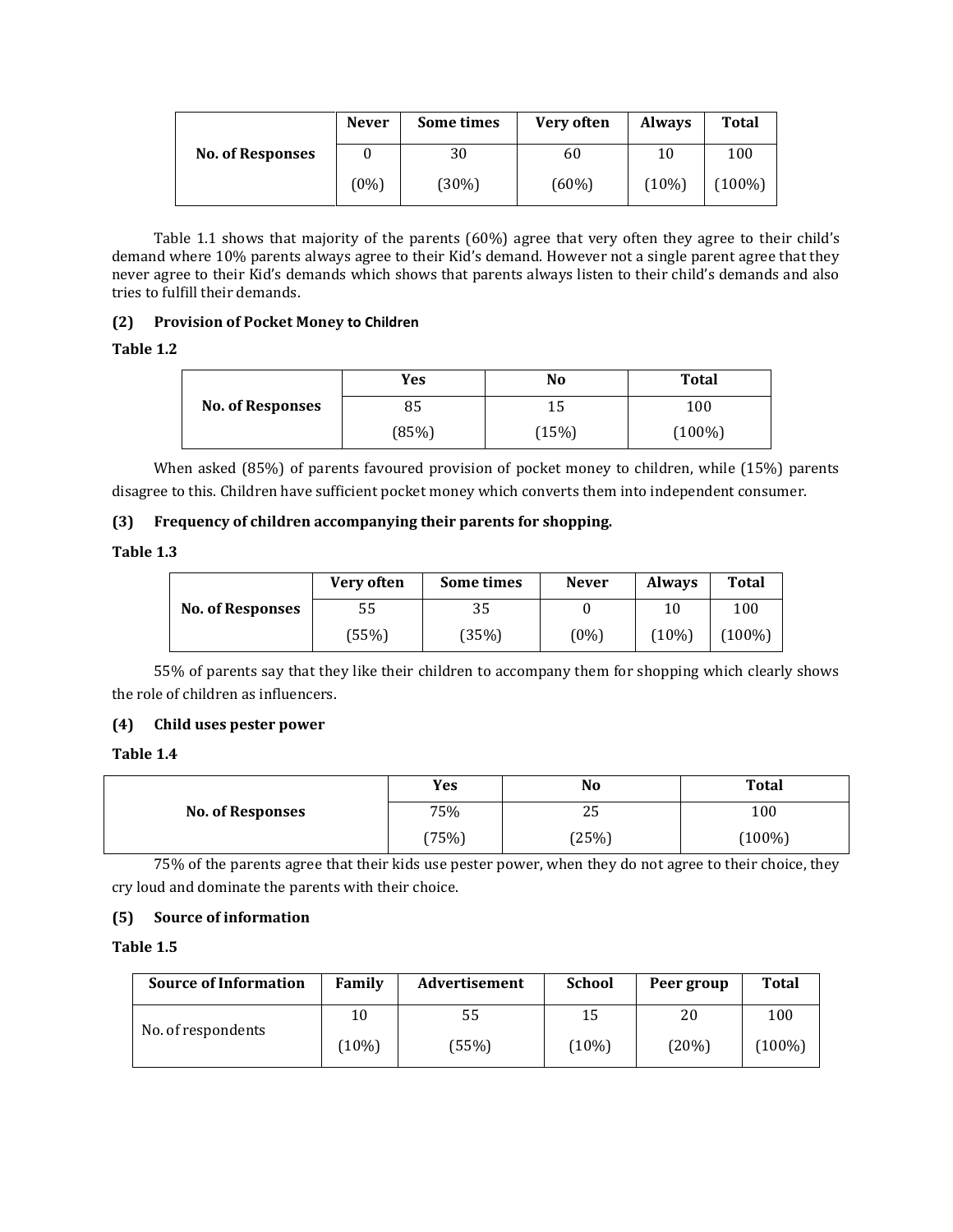According to table 1.5 (55%) of the parents agree that main source of information of child is advertisements. They also agree that children get information about new products from peer groups and school friends.

#### **(6) Buying Role Identification**

Under this question observations were taken for the different type of products and then two broad categories of products were classified as consumer durables and fast moving consumer goods (FMCG).

| Table 1.6 |  |  |  |
|-----------|--|--|--|
|-----------|--|--|--|

| <b>Buying Role</b>       | <b>Initiator</b> | <b>Influences</b> | <b>Decider</b> | <b>Buyers</b> | No.<br>Participation | <b>Total</b> |
|--------------------------|------------------|-------------------|----------------|---------------|----------------------|--------------|
| <b>Consumer Durables</b> | 37               | 42                | 7              | 4             | 10                   | 100          |
|                          | (37%)            | (42%)             | (7%)           | (4%)          | (10%)                |              |
| FMCG                     | 11               | 4                 | 45             | 30            | 10                   | 100          |
|                          | $(11\%)$         | (4%)              | (45%)          | (30%)         | (10%)                | $(100\%)$    |

Table 1.6 clearly depicts that in the category consumer durables, maximum number of responses of parents were for children buying role as influencer (42%), followed by initiator (37%). Some even agreed that children do not participate but the majority is with their role as influencer. In the similar manner from the category of fast moving consumer goods, it was observed that most of time it is the children who decide the product to be brought shown by 45% of the total responses, followed by their roles as buyers (30% of parents responses). Some even agree that they don't participate at all.

This observation very significantly tells how, the buying role of children shifts with the involvement associated with the product. The involvement of the product is on dimensions of usability, price and family interest for the product i.e. high involvement, corresponding to high price, high usability and high interest and vice versa. Because of high involvement associated with buying of consumer durables, parents tend to take less risk hence rely less on children and so their role just restricts to the role of influencer and initiator. Whereas in case of fast moving consumer goods, being low involvement products, they operate oppositely and role shifts from influencer and initiator to the role of decider and buyer.

#### **Conclusion:**

From the foregoing analysis it can be concluded that, children represent an important target market for the marketers, because in addition to their own purchasing power, they influence their parents' buying decisions and are the adult consumers of the future. The survey clearly indicates parents' strong desire to prepare their child for adulthood or at least for self sufficiency. This desire takes the form of providing skills to the youngsters so that they may cope with the rapidly changing economic scenario, without the assistance of parents. Being a consumer is one of those skills. It seems clear that children are being turned into consumers at a very early age through the desires and with the encouragement of their parents, who also provide the necessary financial support in the form of pocket money.

The study emphatically indicates that adult consumer behaviour is the direct antecedent of child consumer behaviour, realizing this fact marketer are giving serious consideration to this segment, they are targeting the consumers by using children not only in the case of product meant for them but also for the product used or purchase in household sector.